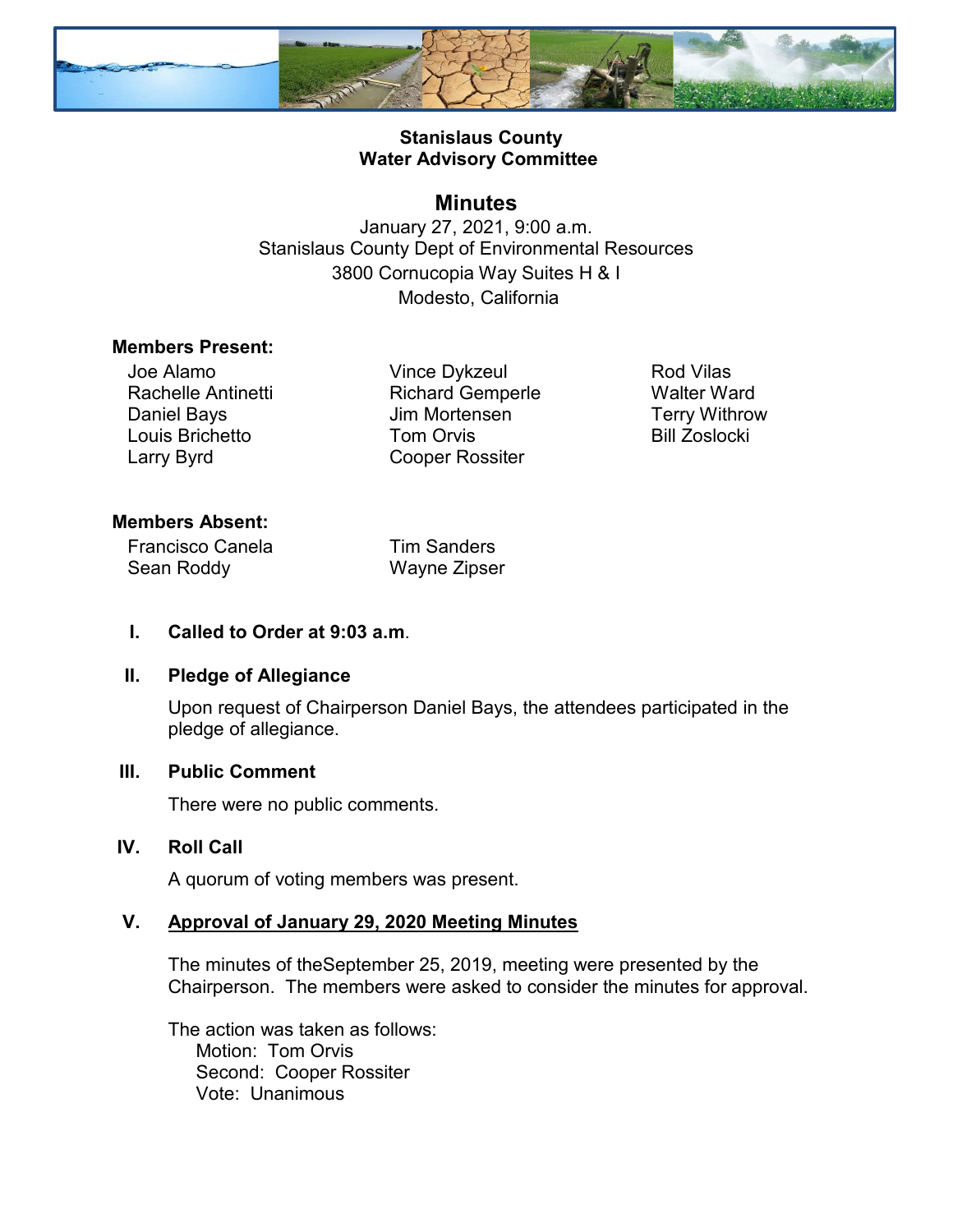## **VI. Selection of the WAC Chair and Vice-Chair for 2021**

Current WAC Chair Daniel Bays and Vice-Chair Tom Orvis were nominated to serve in their existing positions for the 2021 calendar year.

The action was taken as follows:

Motion: Terry Withrow Second: Jim Mortensen Vote: Unanimous

# **VII. Current Hydrologic Conditions & Forecasted Outlook**

Gordon Enas, Modesto Irrigation District, provided an overview of the mid-Winter hydrometeorological conditions in the central Sierra Nevada Mountains, including a description of the cloud-seeding program conducted over the Tuolumne River watershed and other forecasting tools available from the Center for Western Weather & Water Extremes. A copy of Gordon's report may be found at:

[http://www.stancounty.com/er/groundwater/pdf/wac/WaterAdvis](http://www.stancounty.com/er/groundwater/pdf/wac/WaterAdvisoryCouncil20210127.pdf) [oryCouncil20210127.pdf](http://www.stancounty.com/er/groundwater/pdf/wac/WaterAdvisoryCouncil20210127.pdf)

### **VIII. Sustainable Groundwater Management Act (SGMA) Regional Compliance Update**

Walter Ward, with Stanislaus County, described the efforts to date regarding compliance with the Sustainable Groundwater Management Act (SGMA) in Stanislaus County and in the northern San Joaquin Valley region. His presentation can be found here:

[http://www.stancounty.com/er/groundwater/pdf/wac/SGMAWAC](http://www.stancounty.com/er/groundwater/pdf/wac/SGMAWACUpdate012721.pdf) [Update012721.pdf](http://www.stancounty.com/er/groundwater/pdf/wac/SGMAWACUpdate012721.pdf)

### **IX. Groundwater Recharge Assessment Tool (GRAT)**

Daniel Mountjoy, Sustainable Conservation and Glen Low, Earth Genome, gave a presentation regarding the Groundwater Recharge Assessment Tool. **GRAT** is a decision support tool that enables Groundwater Sustainability Agencies (GSAs) to identify and prioritize potential groundwater replenishment options to achieve sustainable groundwater. The program assists water system operators in determining the efficacy of the timing, volume and duration of recharge waters at optimum locations taking into account land use, recharge suitability indices, infrastructure conveyance capability and costs. The presentation can be found in its entirety at:

[http://www.stancounty.com/er/groundwater/pdf/wac/2021.01.27](http://www.stancounty.com/er/groundwater/pdf/wac/2021.01.27GRATforStanislausWAC.pdf) [GRATforStanislausWAC.pdf](http://www.stancounty.com/er/groundwater/pdf/wac/2021.01.27GRATforStanislausWAC.pdf)